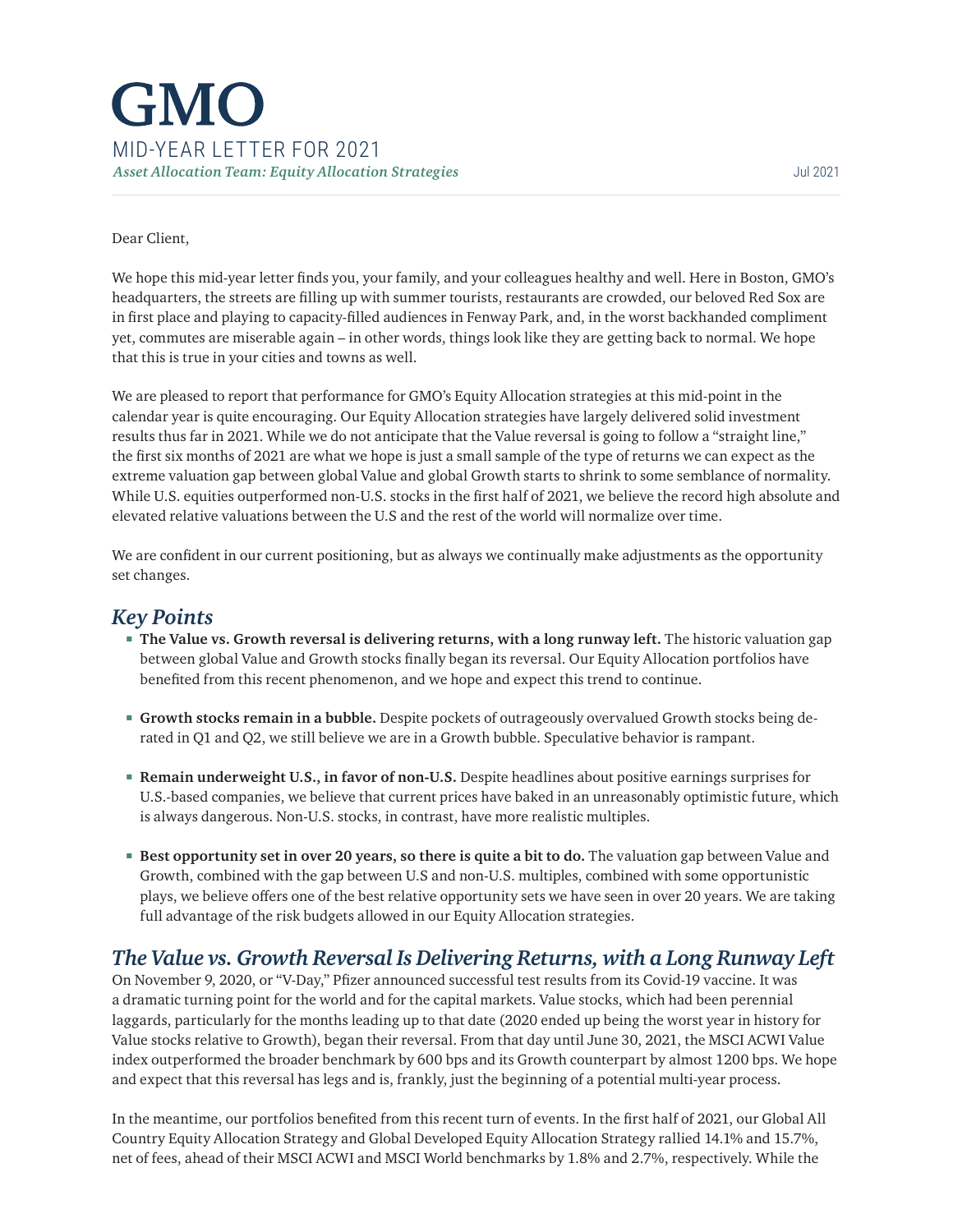top-down call to be underweight the U.S. and overweight emerging tended to hurt performance, the value (and quality) biases of most, if not all, of our underlying strategies ended up more than making up for it.

Over the same period, the International All Country Equity Allocation Strategy and International Developed Equity Allocation Strategy rose 10.8% and 12.1%, net of fees, outperforming their benchmarks by 1.6% and 3.3%, respectively.

Throughout, our decision to lean into Value was certainly not predicated on a successful vaccine, nor do we believe it is dependent upon a "normalization trade." Not surprisingly, our decision is predicated upon something much more foundational – Value *deserves to win* because it is the cheapest (relative) we have seen it over the past twenty years, as the chart below illustrates. While pundits will point to economic normalization around the world, rising interest rates, rising inflation, etc., as the main drivers of this recent reversal – that is the current narrative – our argument is much more valuation-based. (We will remind the reader of the inconvenient truth that the best Value vs. Growth performance in U.S. history was from 2000 to 2003, a period of *declining* interest rates, not rising.) If you look at the valuation gap between Value and Growth in the below chart, there is still a long, long runway ahead.



As of 6/30/2021 | Source: GMO Composite Valuation Measure is composed of price/sales, prices/gross profit, price/book, and price/economic book. Value and Growth groups are both sliced over 12 months.

## *Growth Stocks Remain in a Bubble*

Despite the relative underperformance of Growth year-to-date, Growth stocks were still up in absolute terms, further stretching valuations, and signs of speculative mania only increased throughout the first half of 2021. It is true that some of the frothiest names lost some of their froth during this timeframe (Tesla's price, for example, peaked in early January at over \$900 per share and ended June at around \$680, a loss of a quarter of its value). Yet SPAC issuance is setting records, as is stock issuance more broadly, an indication that companies are jumping at the chance to sell more of their stock at these nosebleed valuations to an all-too-eager audience. Singlestock call options, referred to internally at GMO as lottery tickets, are seeing the highest volumes in recorded history, with the only comparable time period being at the height of the tech bubble of the late 90s. The list of scary anecdotes is long and growing – Bitcoin, meme stocks, NFTs, bidding wars at art auction houses on literal "nothingness," and on and on.

<sup>1</sup> In May of this year, 67-year-old artist Salvatore Garau sold an "immaterial sculpture"—which is to say that it doesn't exist. The buyer went home with a certificate of authenticity and a set of instructions: the work, per Garau, must be exhibited in a private house in a roughly five-by-five-foot space free of obstruction.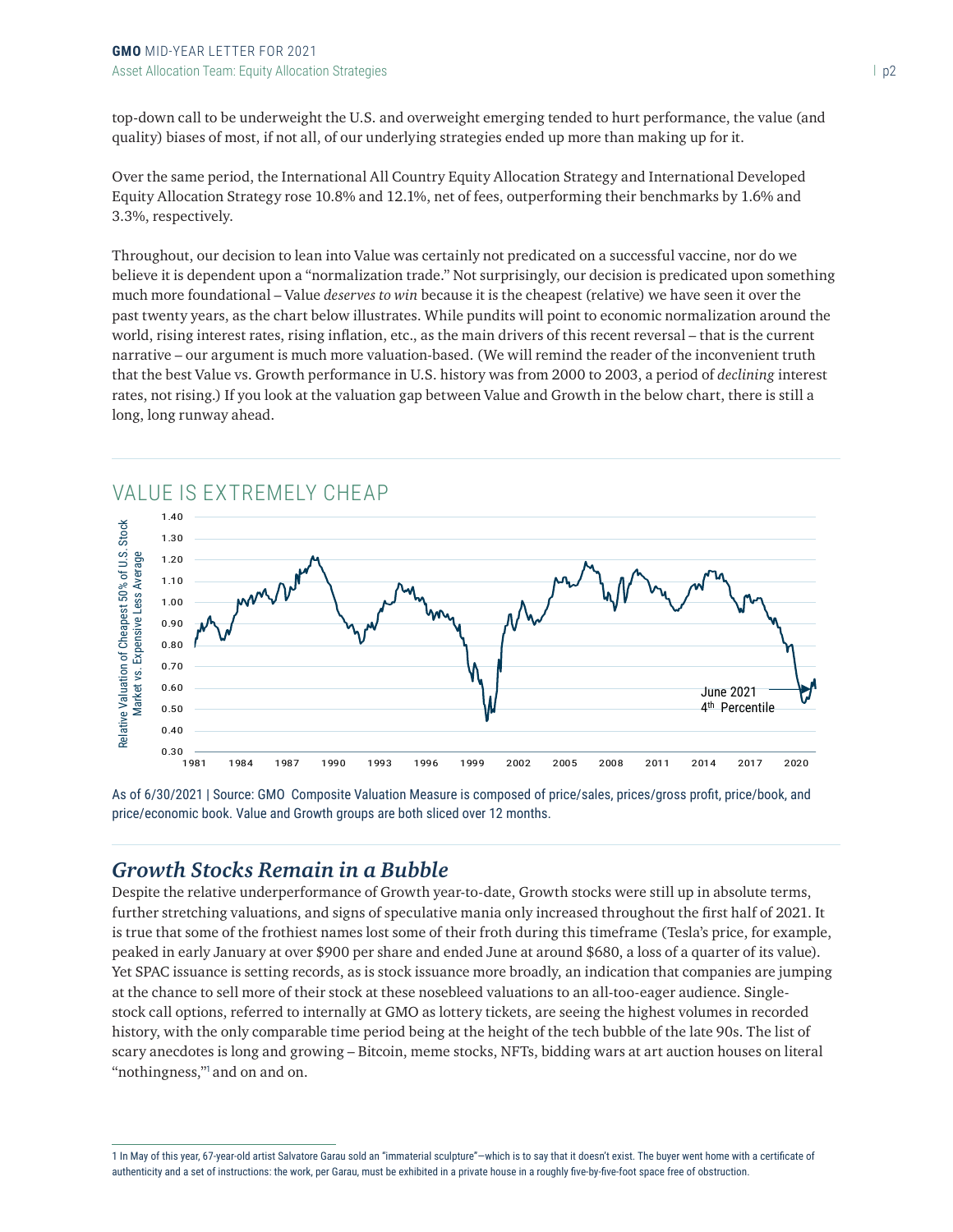Beyond these nervous-laughter-inducing anecdotes are a litany of more traditional valuation metrics, all of which are pointing to seriously overpriced markets, particularly in Growth and the U.S. Combined, truly expensive markets *plus* evidence of manic behavior form the makings of a bubble.

# *Still Underweight U.S. in Favor of Non-U.S.*

By almost any valuation metric, U.S. stocks look expensive relative to developed countries outside of the U.S. and to emerging countries. As the chart below shows, and this is just a sample, whether we look forward or backward, the U.S. trades at a hefty premium.

#### EQUITY VALUATIONS ARE 'FULL' TO EXTREME *U.S. equities are meaningfully more expensive than the rest of the world*



Many of you, we know, have been frustrated by the bearishness of GMO's published forecasts for U.S. stocks and suggest that we are missing the bigger picture – that the S&P 500 is chock full of great companies with great prospects. It is. We don't dispute that. But that argument is missing the point. Our concern is not about the growth prospects for some of these new dynamic companies and business models, it is about the prices you are paying for that growth. Remember, there are no such things as bad assets, just bad prices. The TMT bubble is a sobering reminder of this axiom.

We will be the first to admit that traditional valuation metrics – Price to Earnings, Price to Sales, etc. – are backward-looking. The general complaint is that they are not giving any credit to today's high-growth, highplowback companies that are "disrupting" countless industries. Fair enough.

But what if we use EPS forecasts from the street, which try to capture all that terrific growth. (We'll forget for the moment another inconvenient truth that McKinsey has estimated that earnings estimates from the street are roughly 100% too high.<sup>2</sup> ) The danger could still be that even today's great companies with great narratives can still experience price movements that are too great.

2 McKinsey & Company: Marc H. Goedhart, Rishi Raj, and Abhishek Saxena. *Equity Analysts: Still Too Bullish,* Spring 2010.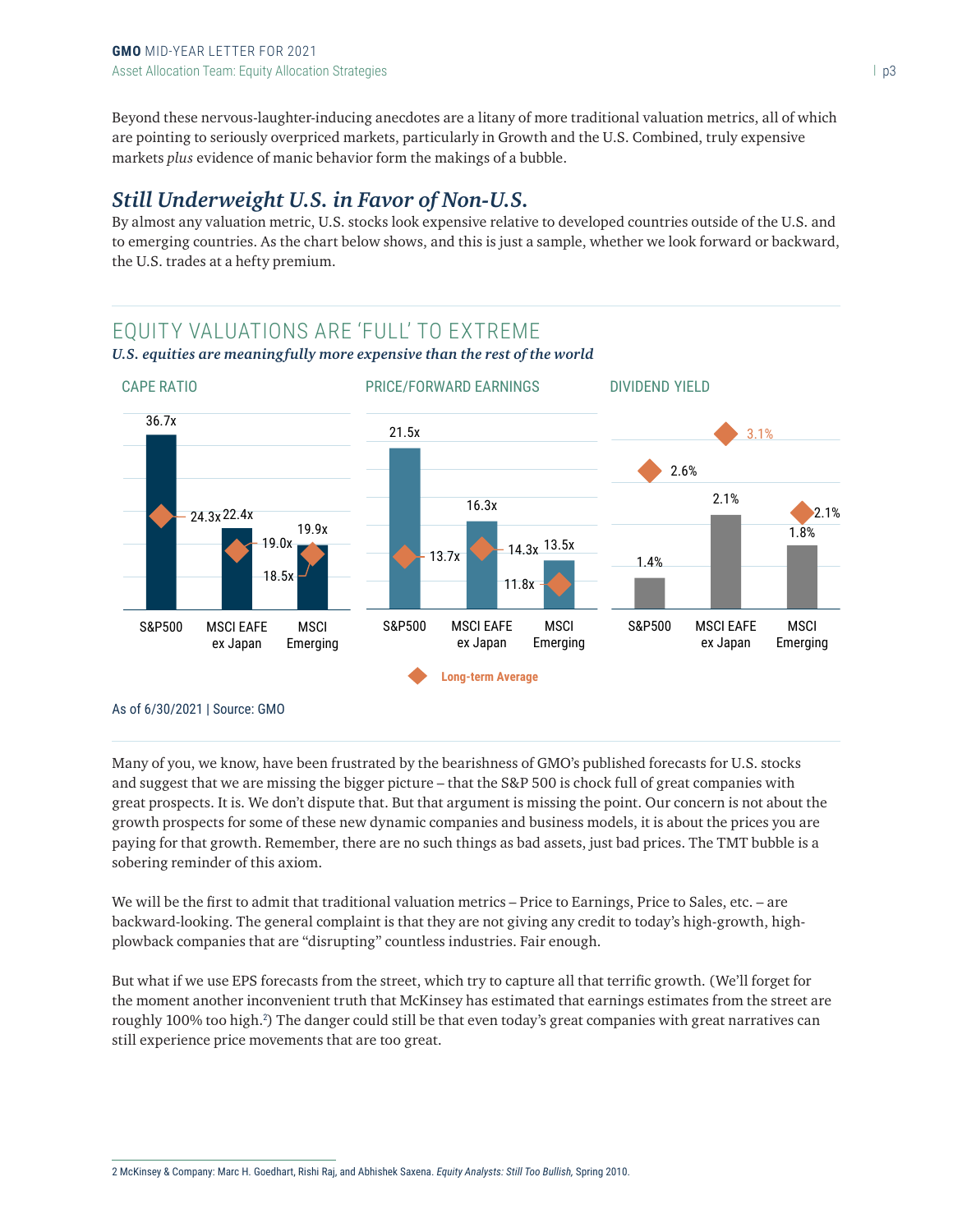# REMINDER: THERE ARE NO BAD ASSETS...JUST BAD PRICES



Source: GMO, I/B/E/S

EPS forecasts are 2-year forecasts. In the first chart, EPS forecasts grew at an annualized rate of 11.1%; in the second chart, EPS forecasts grew at an annualized rate of 6.4%.

This would not be the first time (i.e., chart above). The left graph shows the 7-year period leading up to March 2000, the height of the TMT bubble, comparing EPS forecasts with the price index of the S&P 500. Back then, the excitement of new web-based technologies and business models combined with growing confidence in the Fed had expectations running high. Wall Street EPS forecasts on the S&P 500 were rising at a healthy clip. That wasn't the issue, though. Prices were. They were increasing at an even faster rate – 69% faster. This, as you know, did not end well.

History is eerily rhyming today if you look at the picture on the right. Today's narrative about new business models is compelling – high growth, business moats, asset-light, network effects, high-switching costs, etc. Earnings forecasts from Wall Street are rising healthily, reflecting these terrific growth opportunities. The problem, yet again, is that prices are growing 70% faster. This, as you suspect, cannot end well.

## *Best Opportunity in Over 20 Years*

While our glass-is-half-empty view on Growth is sobering, there is a very different way to look at today's environment. Indeed, relative to traditional equity benchmarks, we think it is one of the *best opportunity sets in over 20 years,* as in one of the best times to look different and take active risk. For global equity investors in particular, this is actually an exciting time, due to historically wide valuation spreads across regions and styles.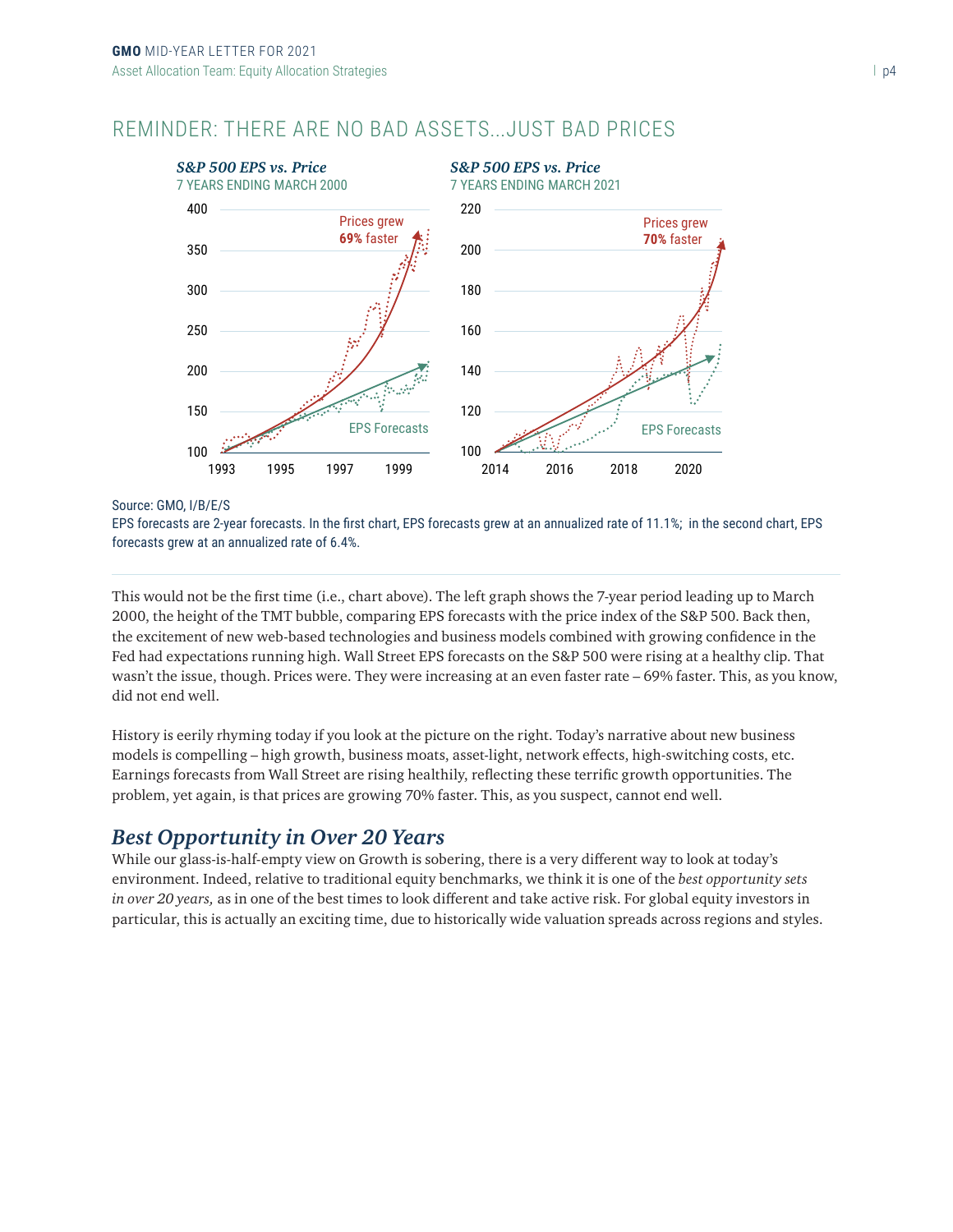## GLOBAL EQUITY OPPORTUNITY LOOKING VERY GOOD



#### *Best opportunity set since the TMT bubble!*

#### As of 6/30/2021 | Source: GMO

Opportunity is difference between forecast return of portfolio and benchmark given GMO forecasts at the time. 10-year forecasts are translated to '7-year equivalent' by multiplying by 10/7. Dotted lines are our long-term expectations of likely achievable alpha from asset allocation.

The chart above is a thought experiment. Focus on the line, which maps our asset class forecasts over time to the positioning of our GMO Global All Country Equity Allocation Strategy to calculate an expected return. We then subtract the expected return for the MSCI ACWI portfolio. This chart measures how much additional, or excess, return we could theoretically generate by looking different from the benchmark.

Focus on the notable 1999-2000 period, for example. The difference between the expected return of our Strategy and the MSCI ACWI benchmark was 6.0%. Why so high? Because the benchmark, at the time, had a heavy weighting to U.S. Growth stocks, which were in a massive valuation bubble. Our GMO forecasts, in fact, were calling for negative returns for the S&P 500 (eerily similar to today). By dramatically underweighting the U.S. and dramatically overweighting cheaper pockets of the market, such as emerging, we expected to generate *excess* returns of 6.0% annually for the next seven years (note: the Strategy actually delivered excess returns of 7.9% annually for that seven-year period). We thought at the time that we would likely never see such a great opportunity again, given how ludicrous valuations had become.

Now, however, look at today's reading – this relative opportunity set is in line with what we saw 20 years ago. Why so high again? This time, U.S. markets are expensive. And we are in a global Growth bubble – the valuation disparity between global Growth and global Value is one of the widest we've seen in our investing careers. The benchmark, in other words, is chock full of expensive U.S stocks and expensive Growth stocks globally.

### *Quite a Bit to Do: Outlook and Positioning*

Our latest forecasts – a key component driving our asset allocation decisions – and our main positioning themes are highlighted below.

- 1. **We are leaning into Value across the globe.** As discussed, despite the good news on the Value vs. Growth front, the valuation gap is still at or near historic levels. And this observation is global in nature. As the valuation gap narrows, as it deserves to do, there is money to be made.
- 2. **We are leaning into non-U.S., where appropriate.** Stock prices not only reflect the present but also, more importantly, expectations of the future. The sad story of capital markets is that time and time again things never turn out as well as the market hoped nor as badly as the markets feared. Today, the U.S. is characterized by near-historic optimism, and that makes us – and it should make you – nervous. We are overweighting emerging markets and Japan Value, which look attractive in our latest forecasts.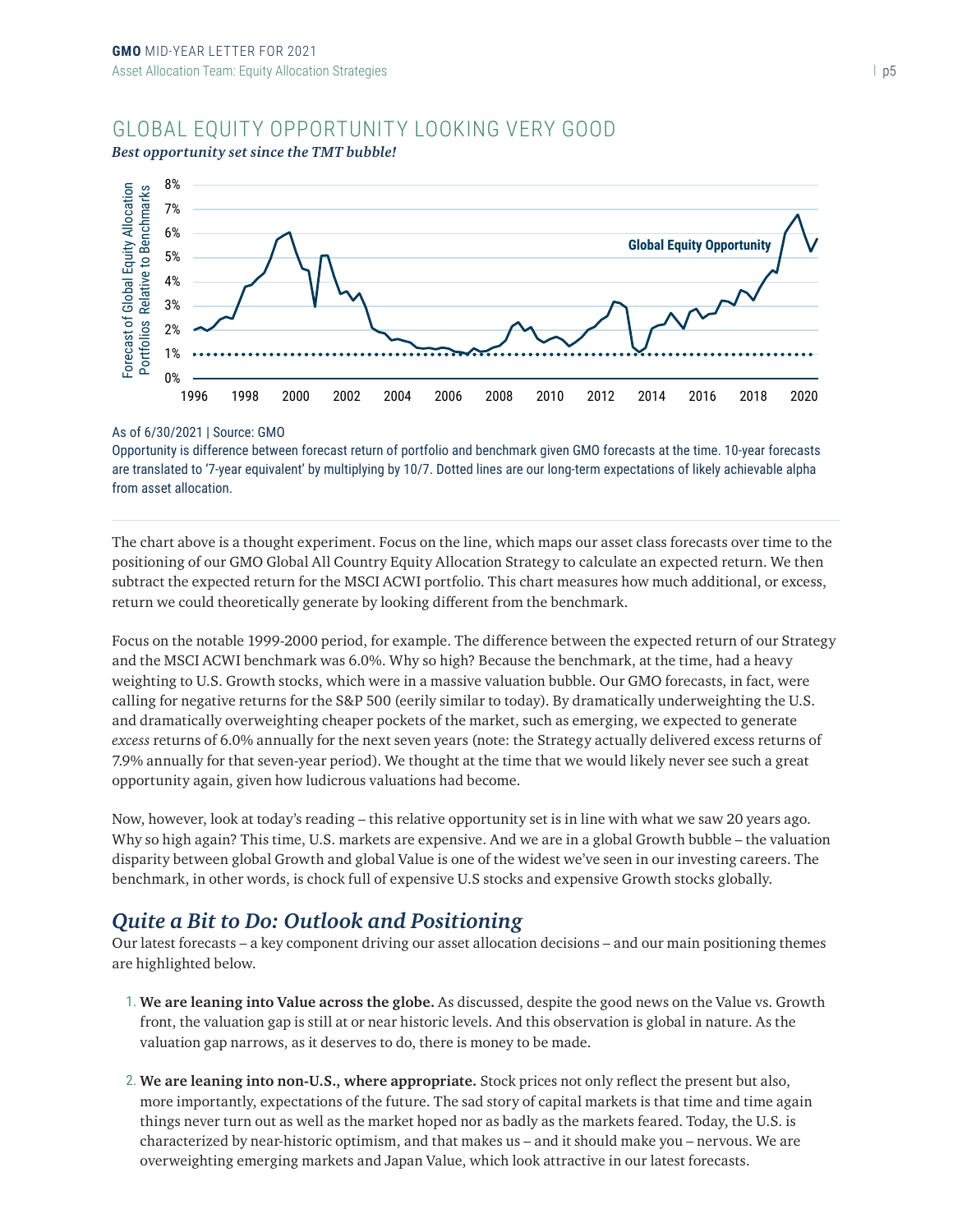- 3. **We are leaning into quality, explicitly and implicitly.** In the U.S. we have an explicit allocation to the GMO Quality Strategy. And implicitly, the underlying teams at GMO are, and have always been, concerned not just with naïve value – any machine can calculate a Price to Book ratio – but with a quality-adjusted way of looking at valuation.
- 4. We are being opportunistic. The allocation to a Quality Cyclicals<sup>3</sup> strategy in the summer of 2020 and the decision to allocate specifically to a Japan Value<sup>4</sup> strategy last fall are examples of how important it is to take advantage of situations when they appear, no matter how seemingly narrow and focused. While that statement is always true, it is particularly poignant in a world of generally overpriced assets.

# 7-YEAR GLOBAL REAL RETURN EQUITY FORECASTS



*7-Year Asset Class real return forecasts as of June 30, 2021*

#### Source: GMO

The chart represents real return forecasts for several asset classes and not for any GMO fund or strategy. These forecasts are forward-looking statements based upon the reasonable beliefs of GMO and are not a guarantee of future performance. Forwardlooking statements speak only as of the date they are made, and GMO assumes no duty to and does not undertake to update forward-looking statements. Forward-looking statements are subject to numerous assumptions, risks, and uncertainties, which change over time. Actual results may differ materially from those anticipated in forward-looking statements.

We firmly believe that valuation-sensitive investing will be rewarded. For those who still believe in Value, our current Equity Allocation strategies serve as a diversifying complement to long-only portfolios that have tended to tilt towards Growth in recent years. For those who have thrown in the towel on Value, our Value-leaning strategies can help hedge against the risk of cyclically poorer returns to Growth-oriented public and private equity portfolios after their decade of extraordinarily good returns. Thank you for your trust and partnership. We look forward to engaging with you in conversation in the year ahead.

Yours sincerely,

 $\mathcal{S}_{\mathcal{I}}$ 

Ben Inker *Head of GMO Asset Allocation*

3 The GMO Quality Cyclicals Strategy invests in leading cyclical businesses. Leveraging a long-term, disciplined approach to investing in high quality companies, GMO's Focused Equity team selects from a high-conviction universe of cyclical businesses that are of higher quality than their industry peers and are structurally underappreciated by the market. Times of elevated stress can create extraordinary opportunities in quality cyclicals.

4 GMO's Usonian Japan Equity team follows a disciplined, bottom-up approach using fundamental research to identify equities that are undervalued and profitable with high quality balance sheets. The team spends considerable time developing a high level of knowledge about companies and focusing on downside risk. Additionally, we engage collaboratively with corporate management to unlock shareholder value.